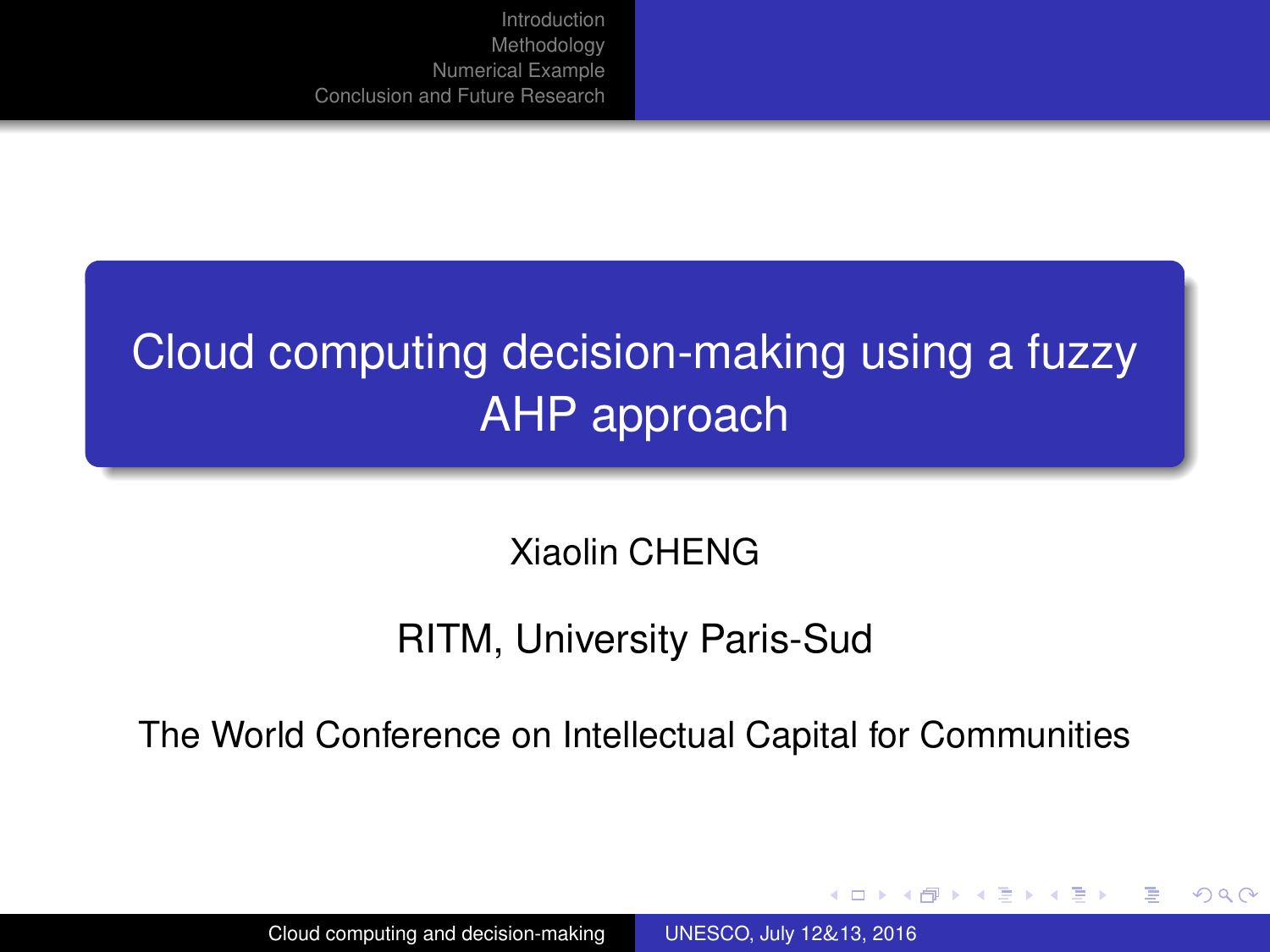#### <span id="page-1-0"></span>Providers Distribution



#### Providers Distribution (NASA)

**K ロ ▶ K 御 ▶ K 唐 ▶ K 唐 ▶** 

 $QQ$ 

Cloud computing and decision-making [UNESCO, July 12](#page-0-0)&13, 2016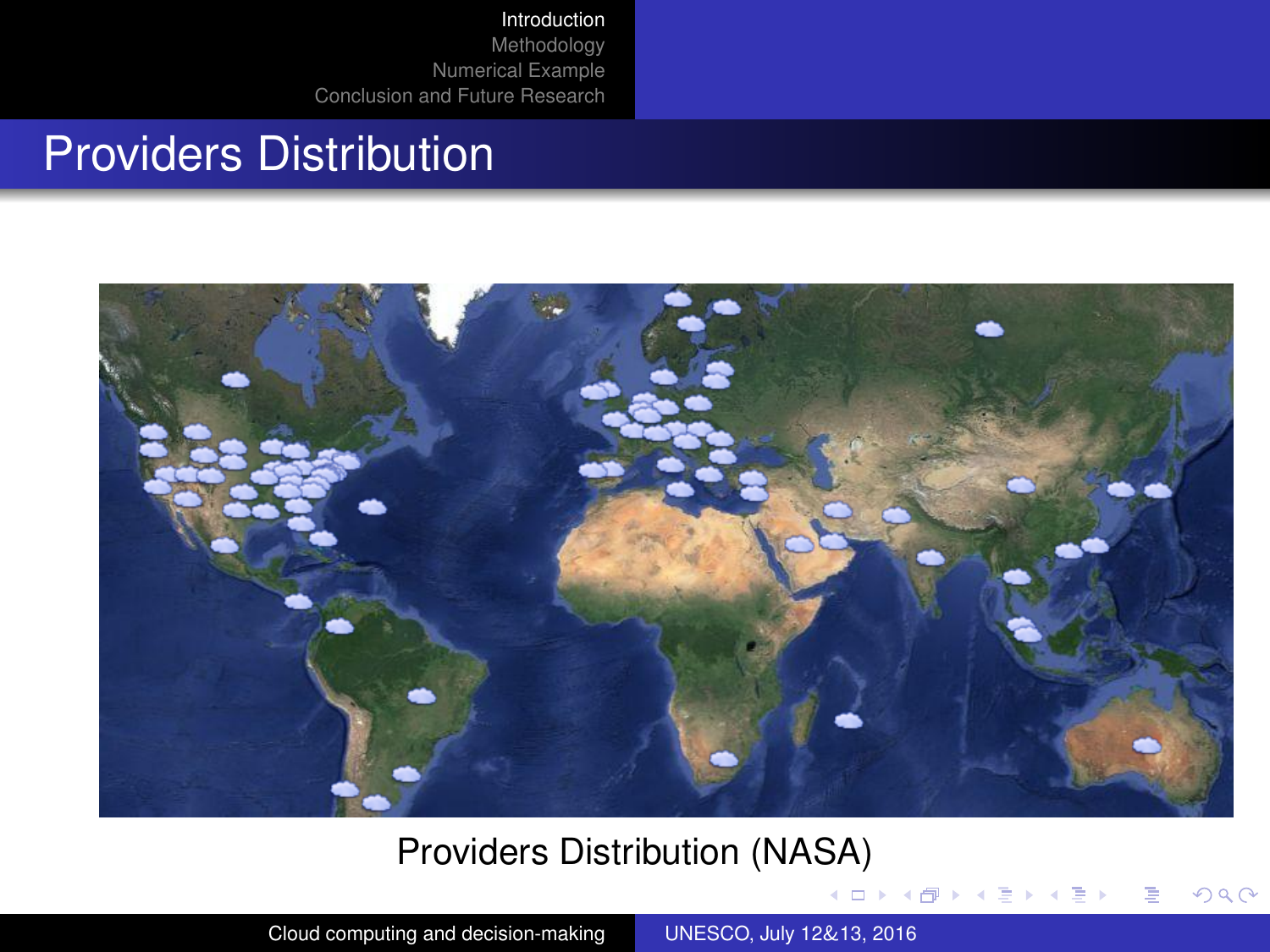[Introduction](#page-1-0)

[Methodology](#page-4-0) [Numerical Example](#page-9-0) [Conclusion and Future Research](#page-11-0)

### Identification of Criteria



Cloud computing and decision-making [UNESCO, July 12](#page-0-0)&13, 2016

Ē.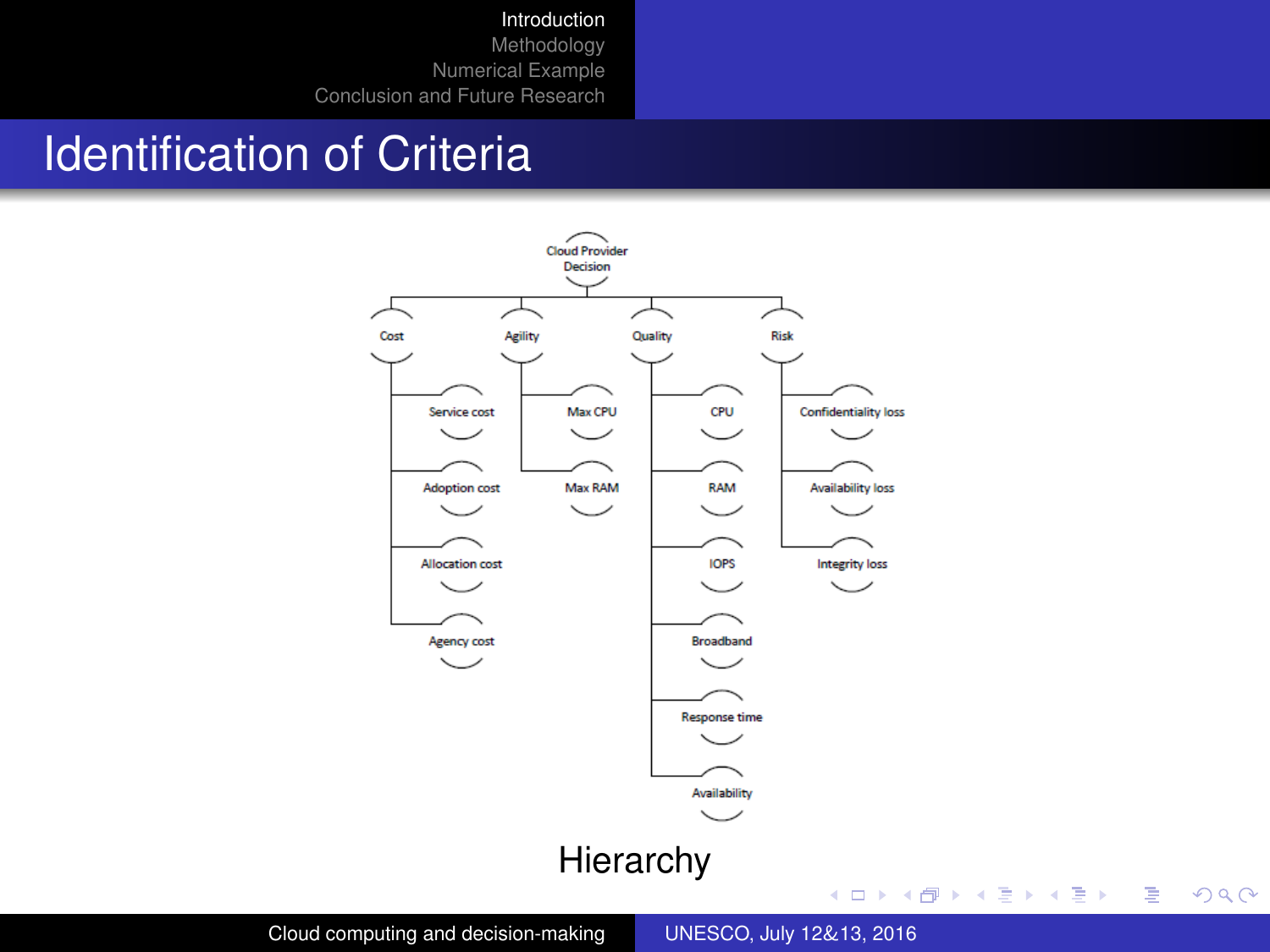#### Research Model



#### Research model

イロト イ押 トイヨ トイヨト

 $QQ$ 

Þ

Cloud computing and decision-making [UNESCO, July 12](#page-0-0)&13, 2016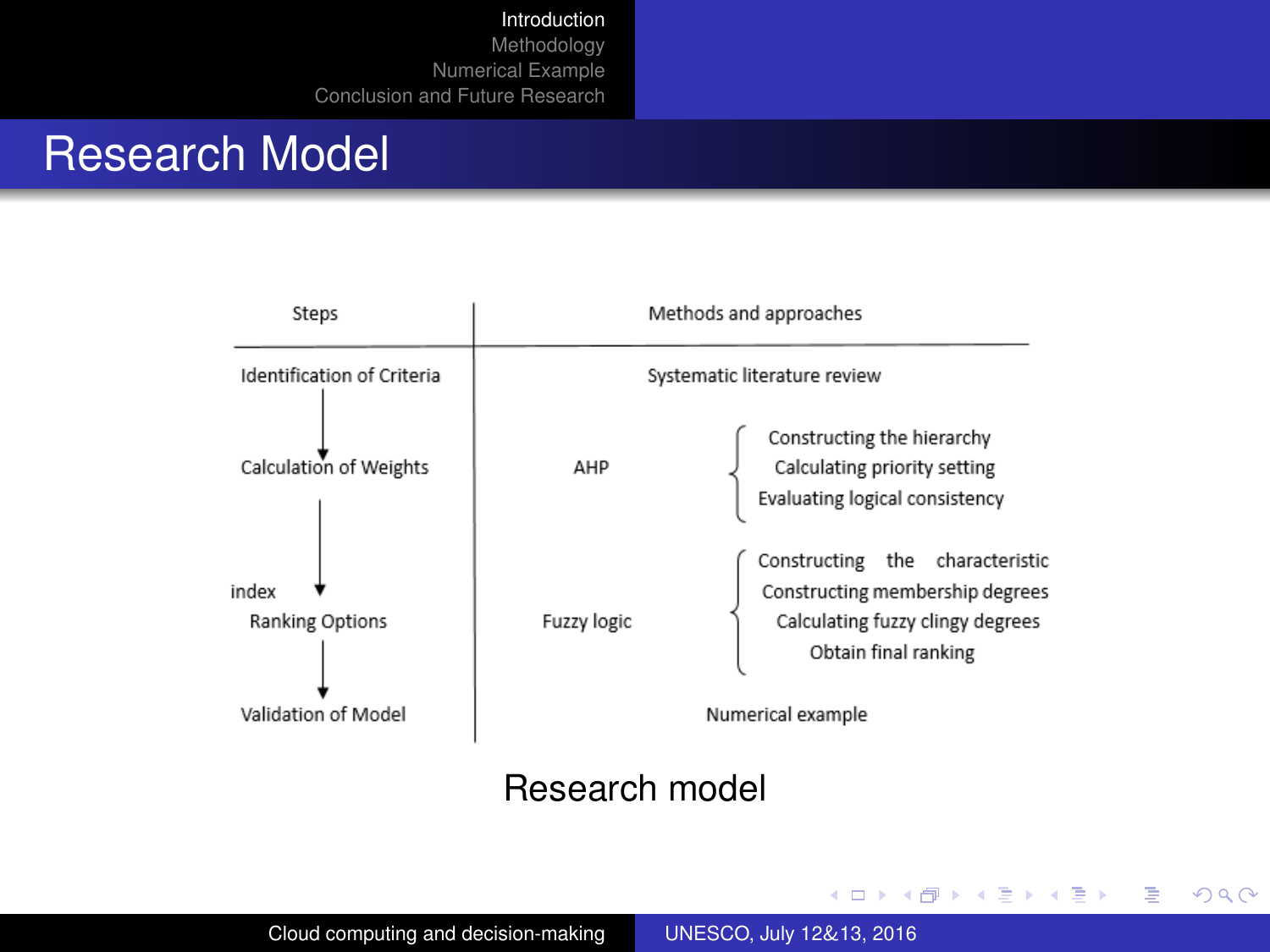## <span id="page-4-0"></span>AHP

Let  $C = \{c_i | i = 1, 2, \cdots, n\}$  be the set of criteria. The results of the results of the results of the results of the results of the results of the results of the results of the results of the results of  $c \times n$ . pairwise comparison on n criteria can be summarized in a  $(n \times n)$ evaluation matrix A in which every element  $a_{ii}$  is the quotient of weights of the criteria.

$$
A = (a_{ij}), (i, j = 1, \cdots, n)
$$
 (1)

The relative priorities are given by the right eigenvector  $W$  corresponding to the largest eigenvalue ( $\lambda_{max}$ ).

$$
A^{\prime}W = \lambda_{\text{max}}^{\prime}W\tag{2}
$$

イロト イ押 トイヨ トイヨト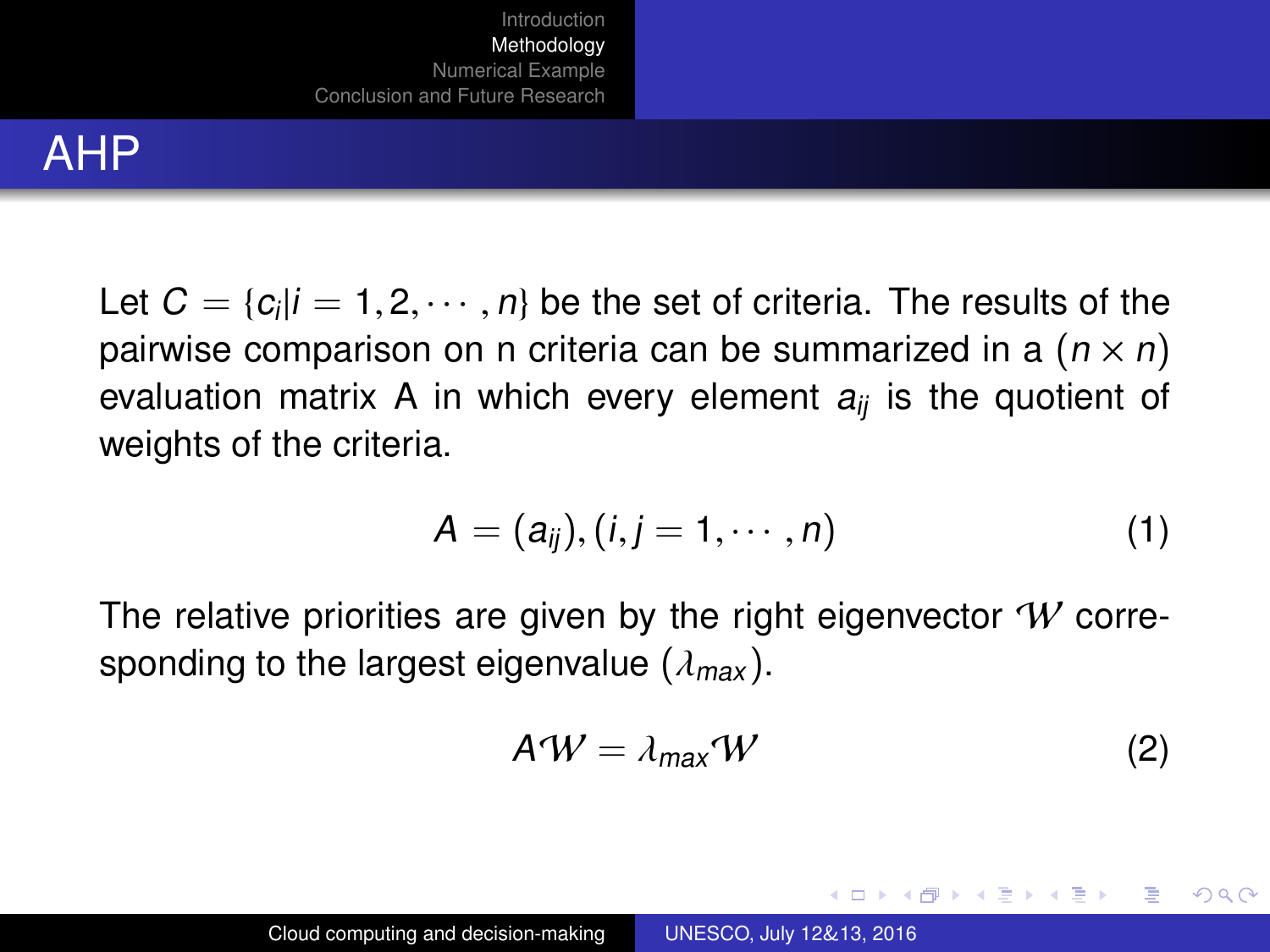The fuzzy decision theory is used to solve uncertainty of human decision-making problems. Let  $P = \{p_j | j = 1, 2, \cdots, m\}$  be the set<br>of alternatives  $\mathcal{U} = (w_1, w_2, \cdots, w_m)^T$  be the set of weights of of alternatives,  $W = (w_1, w_2, \cdots, w_m)^T$  be the set of weights of circle relative index containing  $C = (c_1, c_2, \cdots, c_n)^T$ . Sure  $f(c_1, c_2)$  is a characteristic index criteria  $C = (c_1, c_2, \dots, c_n)$ .  $S_{ij} = f(c_i, p_j)$  is a characteristic index<br>value of  $c_i$ ,  $i = 1, 2, \dots, n$  corresponding to  $p_i$ ,  $i = 1, 2, \dots, m$ value of  $c_i$ ,  $i = 1, 2, \cdots, n$  corresponding to  $p_j$ ,  $j = 1, 2, \cdots, m$ .<br>Each alternative can be used to correspond to the p criterial so we Each alternative can be used to correspond to the n criteria, so we can get a  $m \times n$  characteristic index matrix.

$$
S = \begin{pmatrix} s_{11} & s_{12} & \cdots & s_{1n} \\ s_{21} & s_{22} & \cdots & s_{2n} \\ \cdots & \cdots & \cdots & \cdots \\ s_{m1} & s_{m2} & \cdots & s_{mn} \end{pmatrix}
$$
 (3)

イロト イ母 トイヨ トイヨト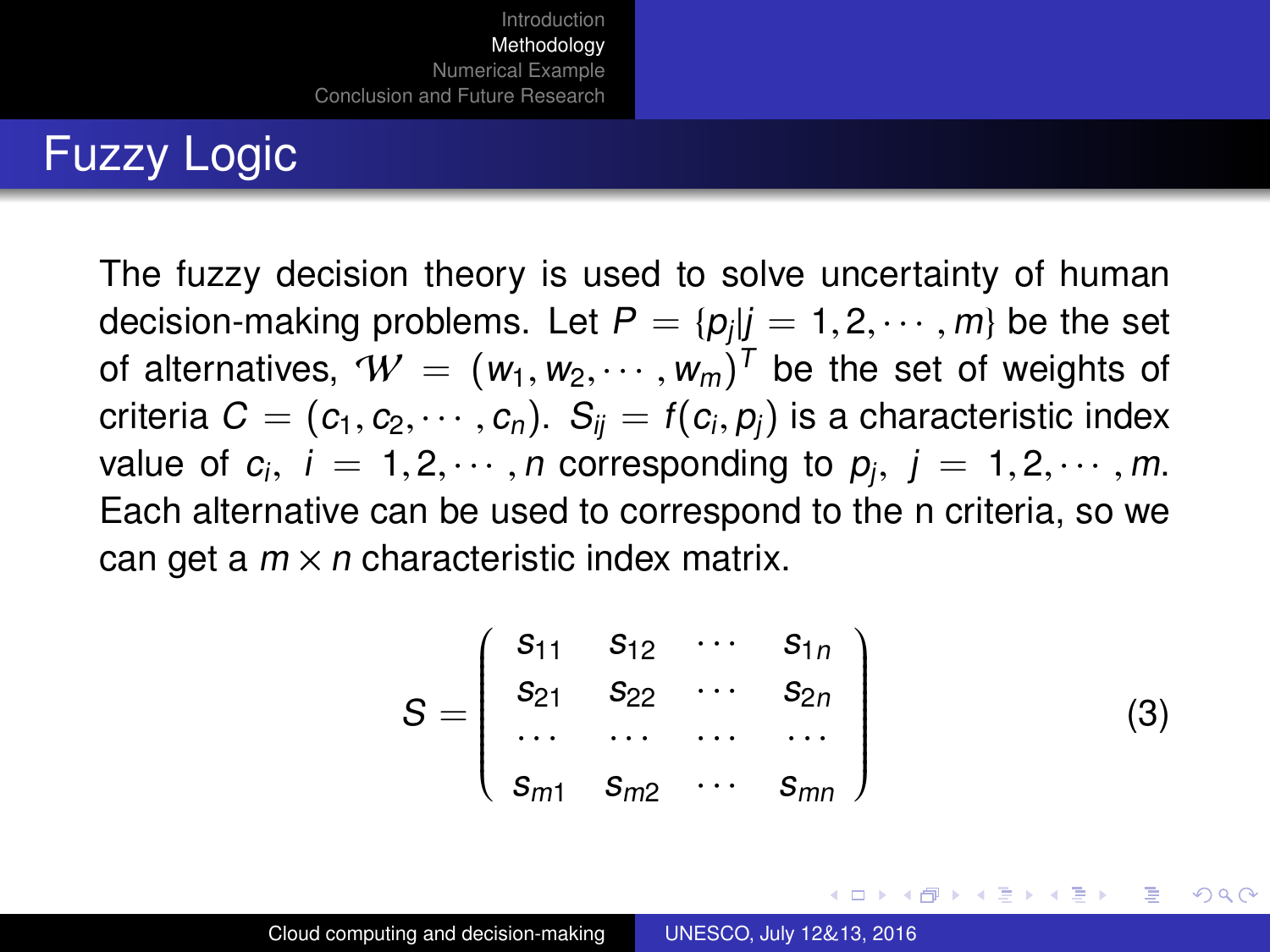All membership functions are defined to be linear and divided into two types:

• The larger value is better

$$
r_{ij} = \begin{cases} 1 & S_{ij} > S_{ip} \\ (S_{ij} - S_{if})/(S_{ip} - S_{if}) & S_{if} \leq S_{ij} \leq S_{ip} \\ 0 & S_{ij} < S_{if} \end{cases}
$$
(4)

• The smaller value is better

$$
r_{ij} = \left\{ \begin{array}{cc} 0 & s_{ij} > s_{ip} \\ (s_{ip} - s_{ij})/(s_{ip} - s_{if}) & s_{if} \leq s_{ij} \leq s_{ip} \\ 1 & s_{ij} < s_{if} \end{array} \right.
$$
 (5)

イロト イ母 トイラ トイラト

∍

 $2Q$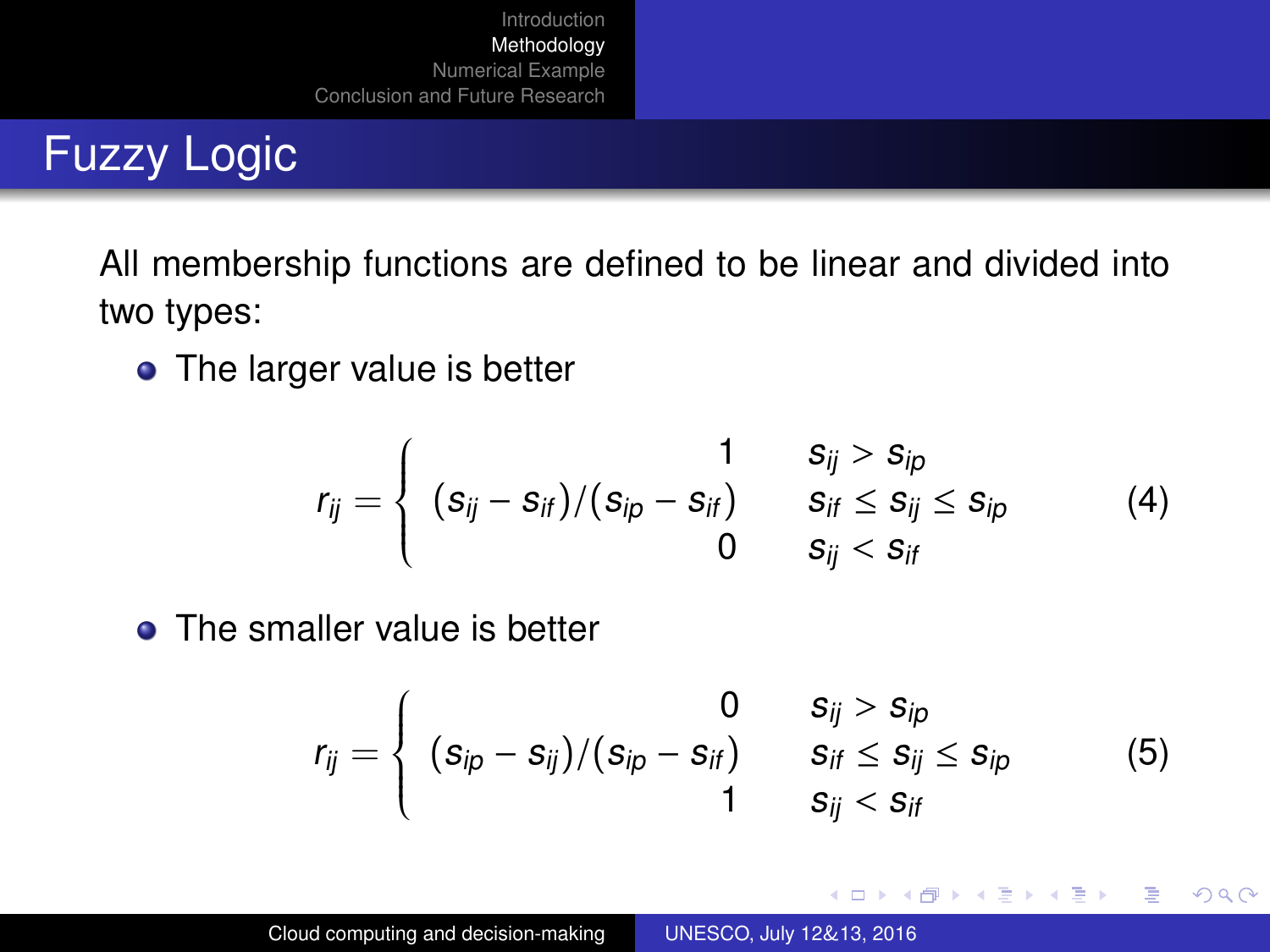$r_{ij}$  is the membership function of  $p_j$ ,  $j = 1, 2, \cdots, m$  that corresponds<br>to  $c_i$ ,  $j = 1, 2, \cdots, n$ , su and su, are lower limit and upper limit. If to  $c_i$ ,  $i = 1, 2, \cdots, n$ .  $s_{if}$  and  $s_{ip}$  are lower limit and upper limit. If<br>there isn't upper limit  $s_{ir} = max_i$  (equally similar lower limit there isn't upper limit  $s_{ip} = max_{i \in (1,2,\dots,n)} s_{ij}$ , if there isn't lower limit  $s_{if} = min_{i \in \{1,2,\dots,n\}} s_{ij}$ . With function (4) and (5), we can transform the characteristic index matrix (3) to the membership degree matrix  $(6)$ :

$$
R = \begin{pmatrix} r_{11} & r_{21} & \cdots & r_{m1} \\ r_{12} & r_{22} & \cdots & r_{m2} \\ \cdots & \cdots & \cdots & \cdots \\ r_{m1} & r_{m2} & \cdots & r_{mn} \end{pmatrix}
$$
 (6)

イロト イ母 トイヨ トイヨト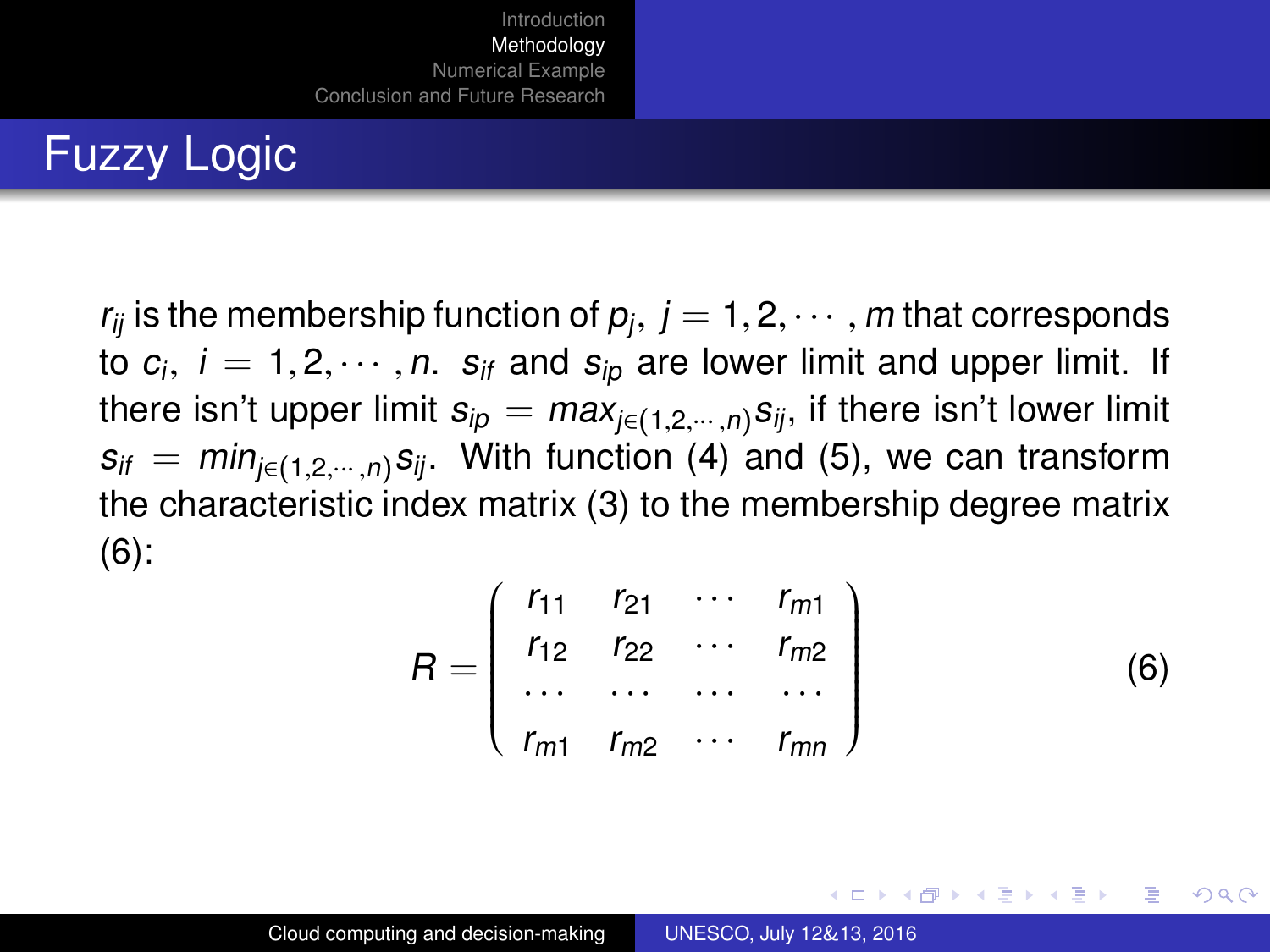On the basis of the maximum membership degree principle, we can obtain the following ideal option :

$$
\bar{G} = (r_{11} \vee r_{12} \vee \cdots \vee r_{1n}, r_{21} \vee r_{22} \vee \cdots \vee r_{2n}, \cdots, r_{m1} \vee r_{m2} \vee \cdots \vee r_{mn})^T
$$

$$
= (g_1, g_2, \cdots, g_m)^T
$$

∨ is a max operation. The fuzzy clingy degree is

$$
\mathsf{N}(p_j,\bar{G})=1-D_{\mathsf{w}}(p_j,\bar{G})
$$

where  $D_w(p_j,\bar{G})$  is the weighted distance. Then:

$$
N(p_j, \bar{G}) = 1 - \sum_{i=1}^{m} w_i (g_i - r_{ij}) \ (j = 1, 2, \cdots, m)
$$
 (7)

イロト イ押ト イミト イミト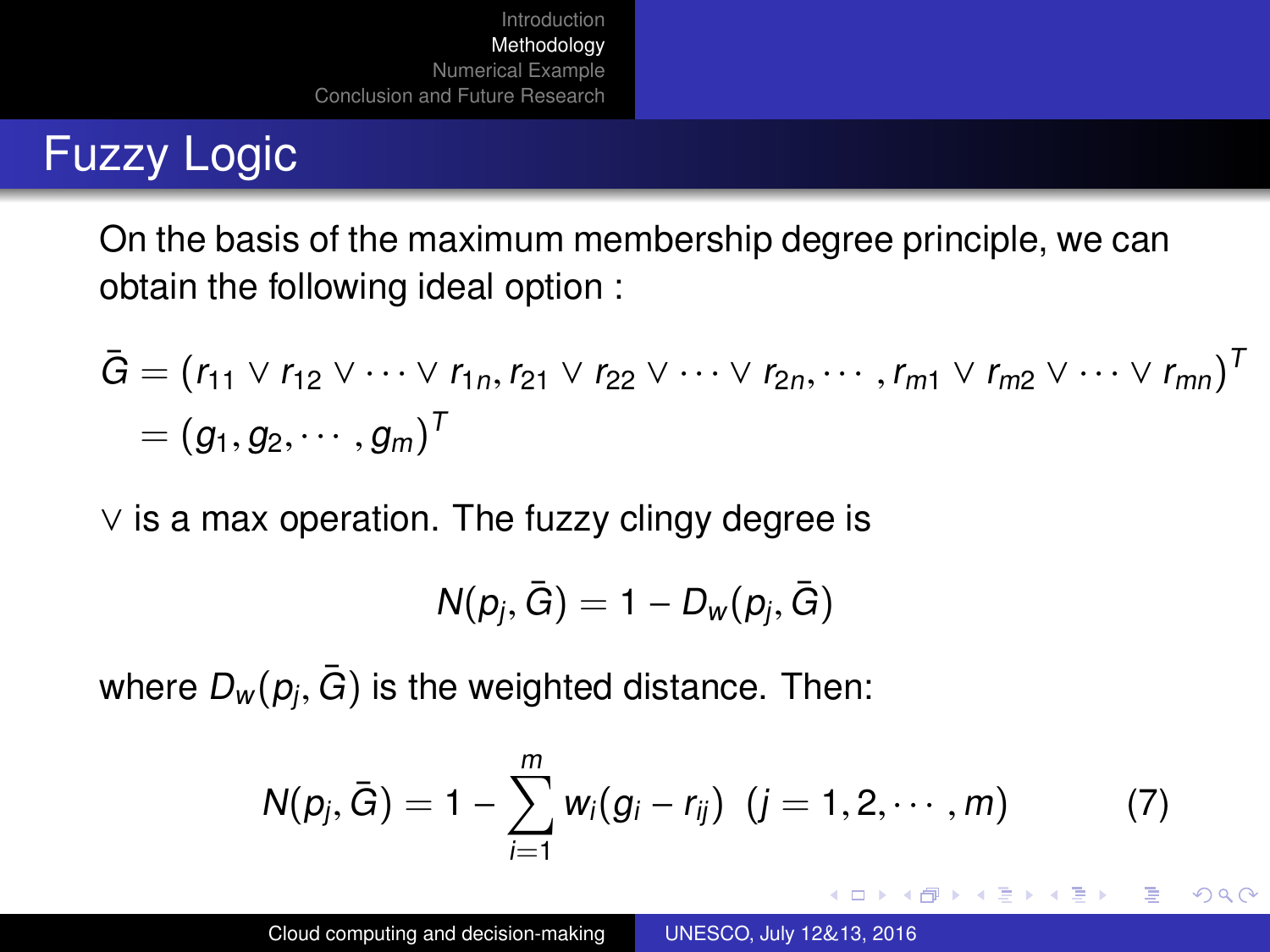## <span id="page-9-0"></span>**Data**

Cloudscreener dataset provides information and standardized metrics related to various aspects of the performance of cloud computing technology. It provides a comprehensive set of indicators which helps to understand the variance of cloud performance.

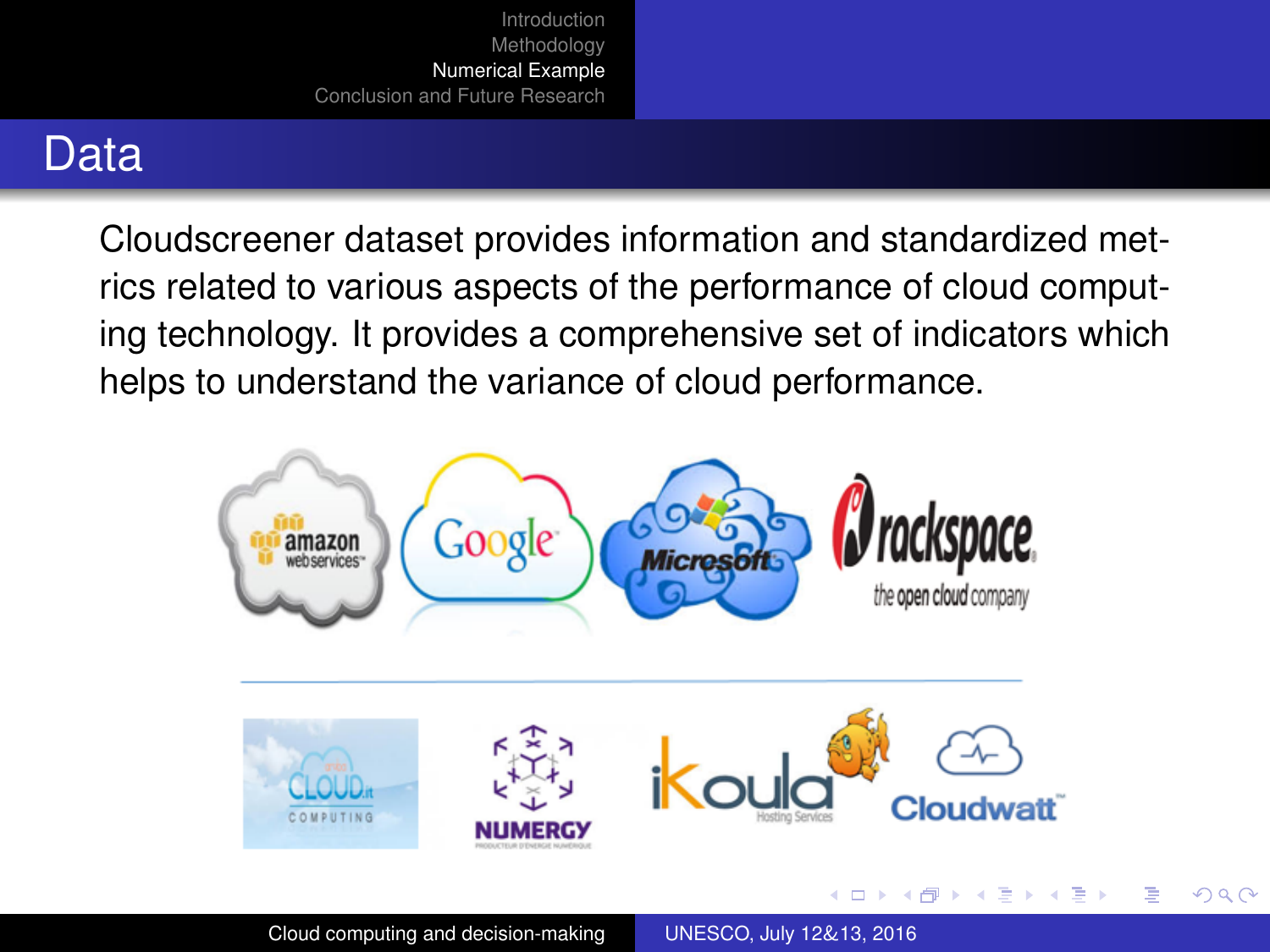#### **Results**

Because of legal concerns, we anonymize the providers names and refer to them as A to H. A.1 is one of the data center locations

| Ranking | Provider | Index    |
|---------|----------|----------|
|         | A.8      | 0.638455 |
| 2       | A.4      | 0.619122 |
| 3       | A.6      | 0.616346 |
| 4       | A.5      | 0.536647 |
| 5       | A.7      | 0.52856  |
| 6       | E.1      | 0.518421 |
|         | A.9      | 0,516338 |
| 8       | E.2      | 0.506845 |
| 9       | В        | 0,495442 |
| 10      | A.1      | 0.45991  |

イロト イ母 トイラ トイラト

Þ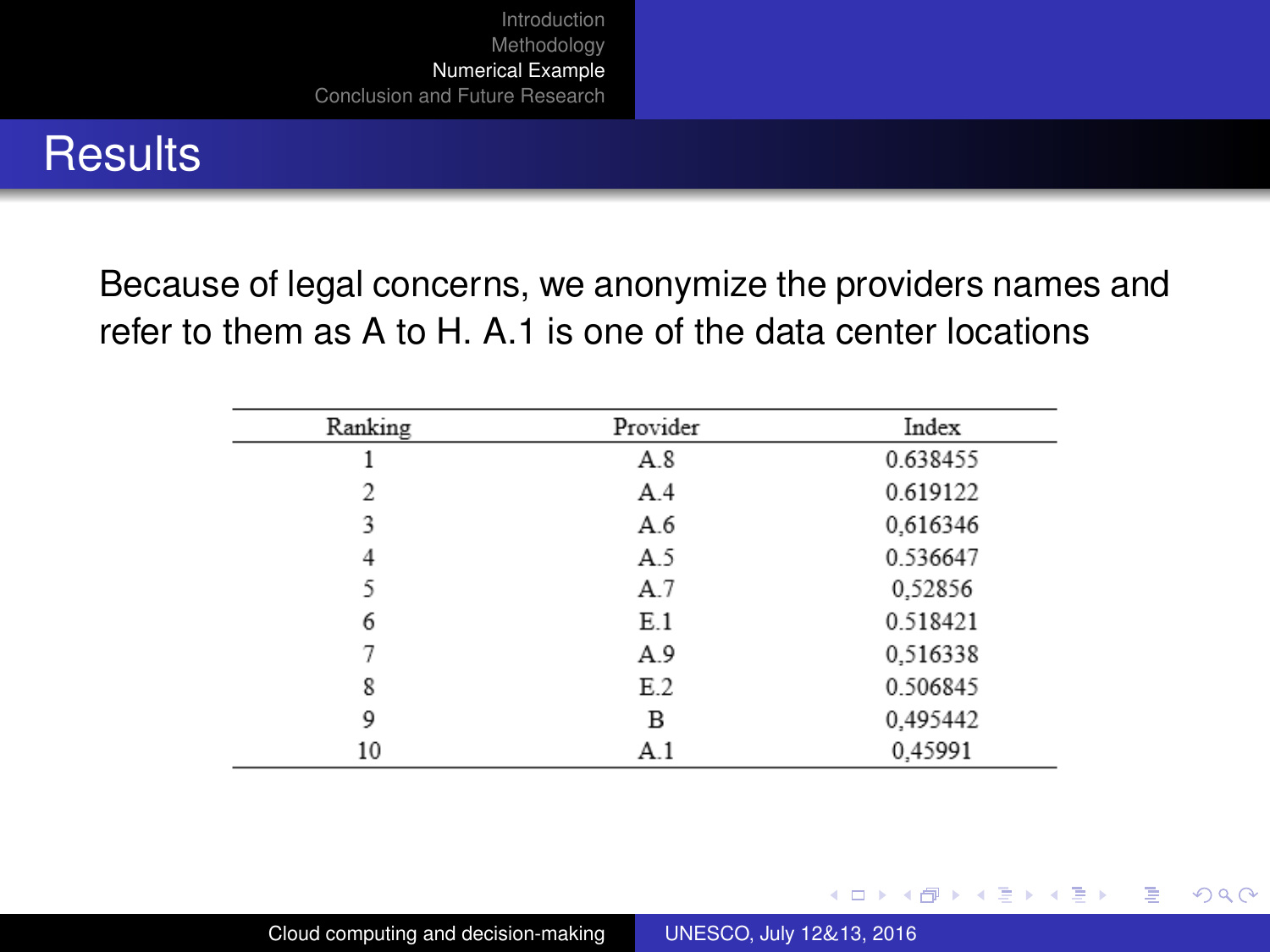# <span id="page-11-0"></span>**Conclusion**

- The research findings show that the proposed fuzzy logic theory and AHP method present a well-structured architecture and a high degree of computational power.
- Such a systematic methodology to compare and rate cloud providers can make a significant impact and create healthy competition among cloud providers.
- We believe that our decision model is a significant step toward analyzing the process of cloud provider selection.

イロト イ母 トイヨ トイヨト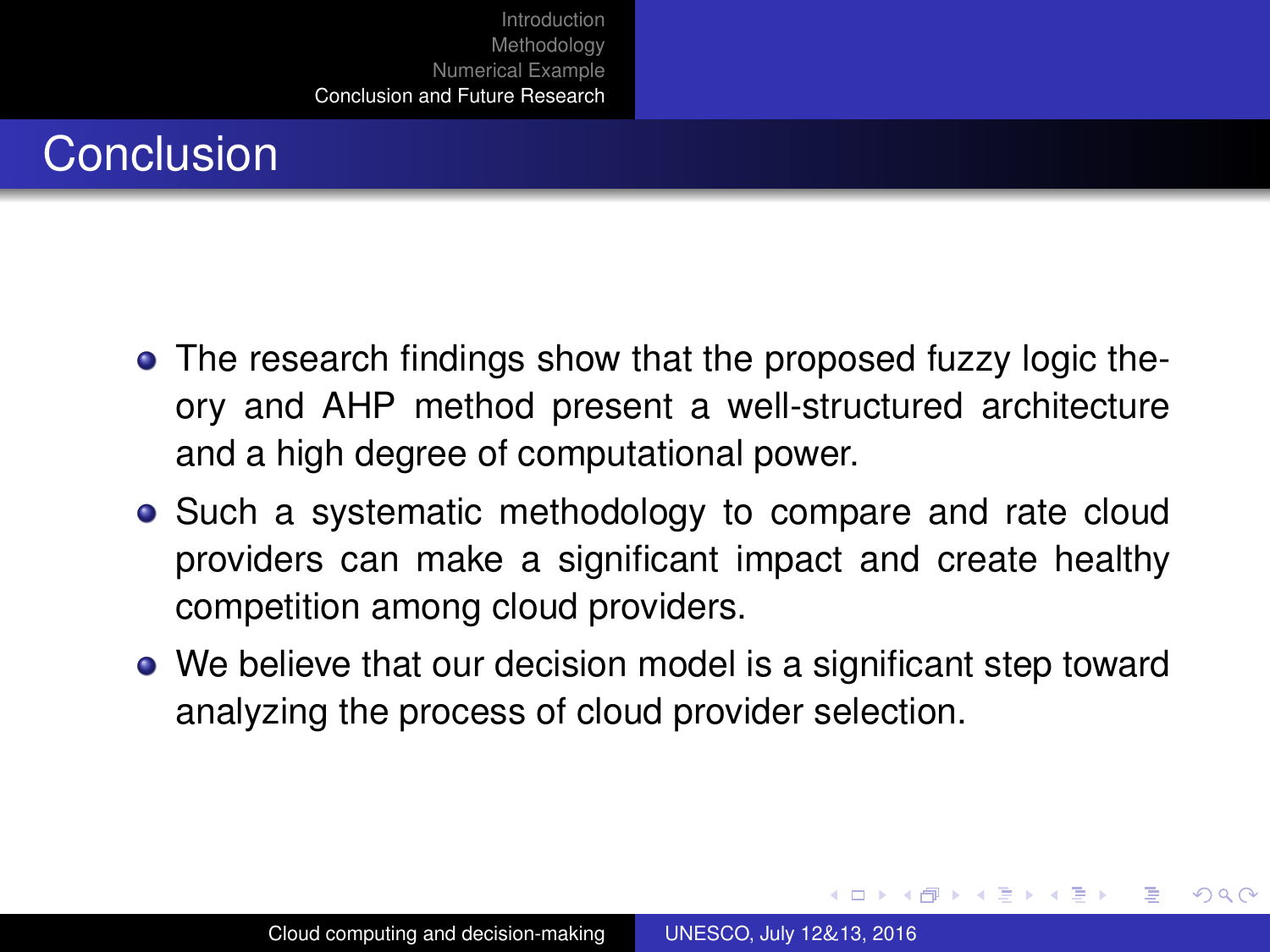## Future Research

- Our model is currently focused on cost, performance, agility and risk, thus does not include extensive qualitative aspects that may influence cloud computing decision, future research will focus on this topic.
- As time goes by, providers update their infrastructure and there will be more cloud providers entering the cloud market, we will update and compare more cloud providers in the future.

イロト イ母 トイヨ トイヨト